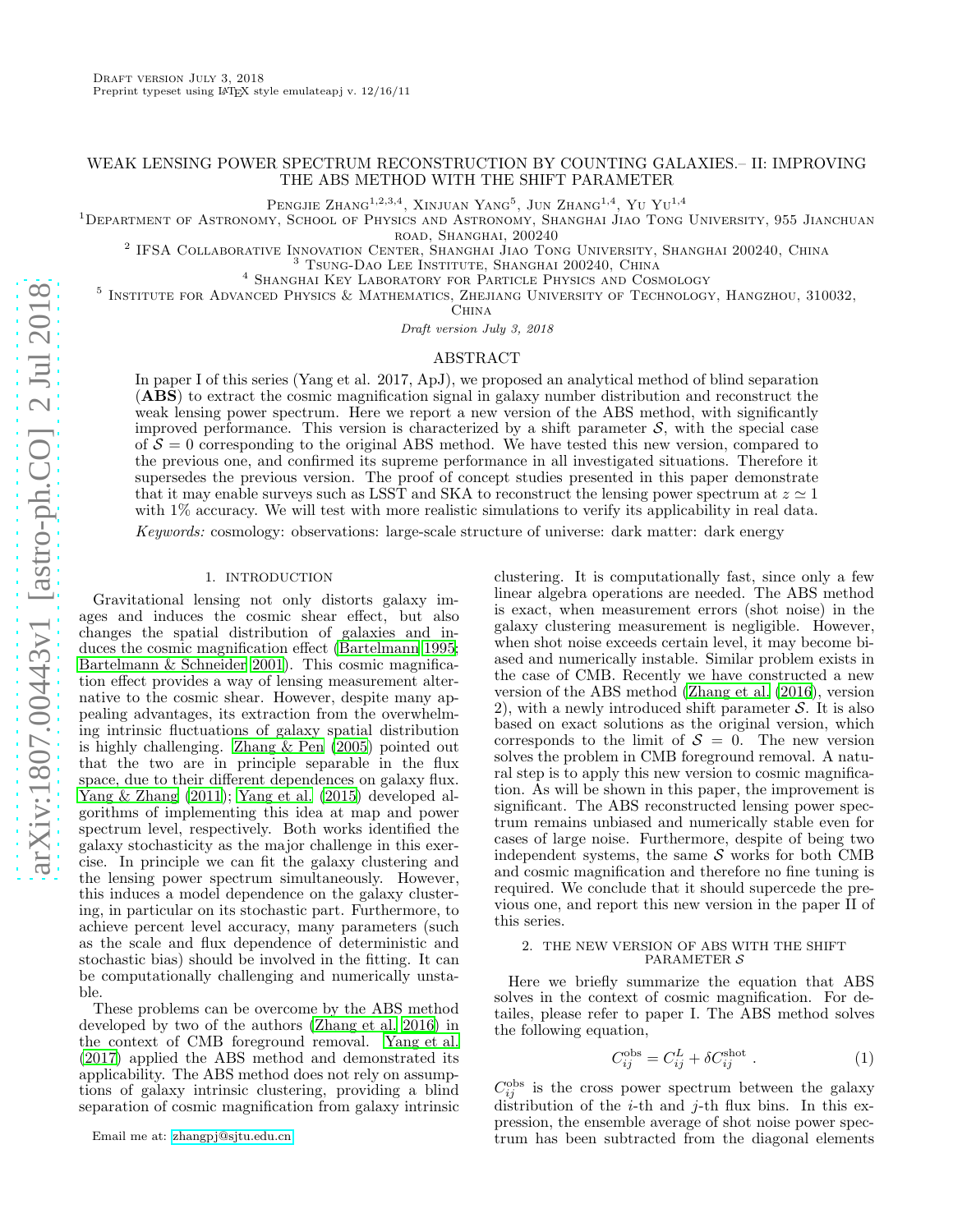

<span id="page-1-0"></span>Figure 1. The improved ABS method with the shift parameter  $S = 20\sigma<sub>shot</sub>$ . Errorbars are estimated using 1000 realizations of shot noise. The 3 sets of data points with errorbars correspond to survey specifications S1, S2 and S3 respectively. Triangle data (black) points with largest errorbars correspond to S1 with smallest galaxy number. Square data (blue) points with smallest errorbars correspond to S3 with highest galaxy number. Open circle data points correspond to S2. For comparison, we overplot the results (dot lines) of the original ABS method  $(S = 0)$ . The previous method breaks when shot noise exceeds certain threshold. In contrast, the new method remains unbiased and numerically stable.

 $(i = j)$ . What left is the residual due to statistical fluctuation,  $\delta C_{ij}^{\rm shot}$  ( $\langle \delta C_{ij}^{\rm shot} \rangle$ ). Without loss of generality, we choose flux bins such that different bins have identical error  $(\sigma_{\text{shot}}^2 \equiv \langle (\delta C_{ii}^{\text{shot}})^2 \rangle)$ .  $C_{ij}^L(\ell)$  is the cross power spectrum between galaxies in the  $\ddot{i}$ -th and  $\ddot{j}$ -th flux bins, in the limit of negligible shot noise. This astrophysical signal has three contributions, the intrinsic galaxy auto power spectrum  $C_{ij}^g$ , the cosmic magnification auto power spectrum, and the cross power spectrum between the galaxy intrinsic clustering and cosmic magnification (paper I). As shown in paper I, it can be formulated into the following form,

Here

$$
C_{ij}^{L}(\ell) = g_i g_j \tilde{C}_{\kappa} + \tilde{C}_{ij}^{g} . \qquad (2)
$$

$$
\tilde{C}_{\kappa} \equiv C_{\kappa} (1 - r_{m\kappa}^2) \ . \tag{3}
$$

 $C_{\kappa}$  is the lensing power spectrum.  $r_{m\kappa}$  is the cross correlation coefficient between lensing and the matter distribution over the redshift range of source galaxies. The prefactor  $g(F)$  is determined by  $n(F)$ , the average number of galaxies per flux interval. For a narrow flux bin,  $g = 2(\alpha - 1)$  where  $\alpha \equiv -d \ln n/d \ln F - 1$ .  $\tilde{C}_{ij}^g$  is basically the galaxy intrinsic clustering whose exact definition is given in paper I.

The ABS method solves Eq. [1](#page-0-0) for  $\tilde{C}_{\kappa}$ , based on the fact that  $g(F)$  is an observable, and its flux dependence differs from that of the galaxy intrinsic clustering. When the



<span id="page-1-2"></span>Figure 2. Similar to Fig. [1,](#page-1-0) but for case B where the shape of  $\mathbf{b}^{(1)}$  is changed by 30%.

number of flux bins is larger than the number of eigenmodes of  $C_{ij}^g$ , the solution to  $\tilde{C}_{\kappa}$  is unique and unbiased. Hereafter we will work under this condition. Following the new version of the ABS method [\(Zhang et al. \(2016](#page-3-5)), version 2), the estimator of  $\tilde{C}_{\kappa}$  is

<span id="page-1-1"></span>
$$
\hat{\tilde{C}}_{\kappa} = \left(\sum_{\lambda_{\mu} > \lambda_{\text{cut}} \sigma_{\text{shot}}} G_{\mu}^2 \lambda_{\mu}^{-1}\right)_{C_{ij}^{\text{obs}} + g_i g_j \mathcal{S}}^{-1} - \mathcal{S} . \tag{4}
$$

Here,  $\mathcal S$  is the shift parameter of any value.  $\lambda_\mu$  is the  $\mu$ -th eigenvalue of the matrix  $C_{ij}^{\text{obs}}+g_ig_j\mathcal{S}$ . The corresponding eigenvector is  $\mathbf{E}^{(\mu)}$  and  $G_{\mu} \equiv \mathbf{E}^{(\mu)} \cdot \mathbf{g}$ . With the presence of noise, some eigenmodes may be heavily polluted or even completely unphysical. We have to exclude them. Therefore we add a cut and only use eigenmodes with eigenvalue above the threshold  $\lambda_{\rm cut}\sigma_{\rm shot}$ .

Eq. [4](#page-1-1) is exact when  $\delta C_{ij}^{\rm shot}=0$ . In this ideal case, the choice of  $S$  is irrelevant. However, with the presence of measurement error, its choice indeed makes difference. Therefore,  $S$ , despite its dimension the same as  $\tilde{C}_{\kappa}$ , is essentially a regularization parameter associated with the matrix operation. The original ABS method used in paper I is the special case of  $S = 0$ . However, with the presence of residual shot noise, such version can not pass the null test. In this case, the true signal is zero, while the value returned by the ABS method is always postive. Appropriate choice of  $S$  can solve this problem. Since the first term at the right hand side of Eq. 4 is always positive,  $S$  must be positive in order to pass the null test. Furthermore, it has to satisfy  $S \gg \sigma_{\text{shot}}$ . Meanwhile, a positive  $S$  improves the numerical stability. When  $S \gg \sigma_{shot}$ , it also passes the convergence test. In the context of CMB B-mode foreground removal, we find that  $S = 20\sigma_{\mathcal{D}}^{\text{inst}}$  is a good choice [\(Zhang et al. \(2016](#page-3-5)),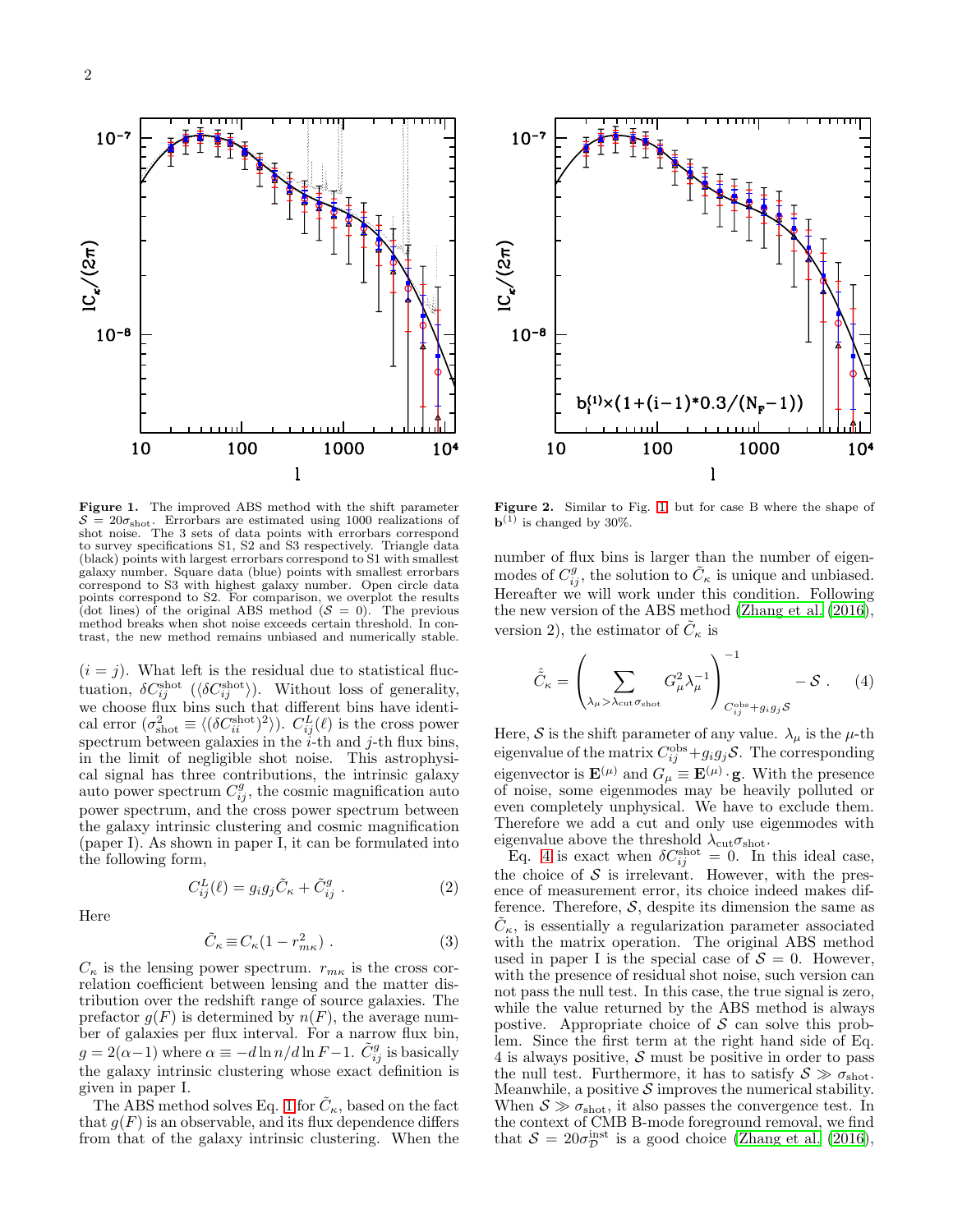$10^{-7}$  $10^{-8}$  $b^{(2)}(1+(i-1)*0.3/(N_{\rm F}-1))$ 10 100 1000  $10<sup>4</sup>$ ľ

<span id="page-2-0"></span>Figure 3. Similar to Fig. [1,](#page-1-0) but for case C where the shape of  $\mathbf{b}^{(2)}$  is changed by 30%.

version 2). It is self-determined within the data through the convergence test and the same choice of  $\mathcal S$  automatically passes the null test. In this paper, we will adopt the same shift parameter  $S = 20\sigma<sub>shot</sub>$ , along with the same cut  $\lambda_{\text{cut}} = 1/2$ . These values may not be the optimal choice for lensing reconstruction. However, to avoid fine tunings and uncertainties associated with them, we will fix  $S/\sigma_{\text{shot}} = 20$  and  $\lambda_{\text{cut}} = 1/2$ . Later we will find that the performance of the ABS method with these fixed values is already excellent. Therefore fine tuning in  $S$  and  $\lambda_{\text{cut}}$  is not required.

## 3. TEST RESULTS

We follow the same set up of paper I to test the new ABS method. We adopt 5 flux bins for galaxies in  $0.8 < z < 1.2$ . We include both the deterministic and quadratic bias of galaxies. Along with the survey specifications detailed in paper I, this fixes  $C_{ij}^L$ . For each fixed  $C_{ij}^L$ , we generate 1000 realizations of  $\delta C_{ij}^{\text{shot}}$ , assuming a Gaussian distribution with zero mean and r.m.s.  $\sigma_{shot}$ .  $\sigma_{\text{shot}}$  is evaluated adopting the sky coverage  $10^4$  deg<sup>2</sup> and the total number of galaxies  $N_{\text{tot}}$ . We adopt the same survey specifications (S1, S2 & S3) as paper I. S1, with  $N_{\text{tot}} = 10^9$ , resembles a stage IV dark energy survey such as LSST or SKA. S2 has  $N_{\text{tot}} = 5 \times 10^8$  and S3 has  $N_{\text{tot}} = 2.5 \times 10^8$ . Paper I showed that the performance of ABS depends on both the survey specifications and properties of the galaxy intrinsic clustering. We test different cases of galaxy intrinsic clustering. Case A is the fiducial one, with the linear bias  $\mathbf{b}^{(1)}$  and quadratic bias  $\mathbf{b}^{(2)}$  specified in Fig. 2 of paper I. Case B changes the shape of  $\mathbf{b}^{(1)}$  from faint end to positive end by 30%. Case C changes the shape of  $\mathbf{b}^{(2)}$  from faint end to positive end by 30%. For case B and C, the previous ABS method shows visible systematic error for some  $\ell$  (Fig. 9) & 10, paper I). Therefore we choose to test the new ABS



<span id="page-2-1"></span>**Figure 4.** The systematic error  $\delta_A$  and statistical error  $\sigma_A$  in the overall amplitude of the reconstructed lensing power spectrum. Smaller  $\sigma_A$  corresponds to smaller galaxy number density. Data points of triangle, square and circle are for case A, B & C of galaxy intrinsic clustering, respectively. No systematic error above  $1.5\sigma$ confidence level is detected.

method using them.

Fig. [1](#page-1-0) shows the test result for galaxy intrinsic clustering case A. Errorbars are estimated using 1000 realizations of shot noise  $(\delta_{ij}^{\text{shot}})$ . For the survey specification of lowest galaxy number density (S1), the previous ABS method breaks at  $\ell \sim 400$ , where significant systematic error and numerical instability develop. Increasing the galaxy number density pushes the scale of failure to higher  $\ell$ , but the problem remains. In contrast, the new ABS method solves this problem. It remains numerically stable even for large shot noise. It remains unbiased at all scales of interest.

Tests on case B (Fig. [2\)](#page-1-2) and C (Fig. [3\)](#page-2-0) show similar improvement on systematic bias and numerical stability. These tests imply that the improvement on systematic bias and numerical stability is general, not limiting to special cases of galaxy intrinsic clustering.

We compress the above results into the statistical error  $\sigma_A$  and systematic error  $\delta_A$  in the overall amplitude of the lensing power spectrum. Fig. [4](#page-2-1) shows the results for three cases of galaxy number density and three cases of galaxy intrinsic clustering. It shows that the lensing reconstruction by the new ABS method is statistically unbiased at  $\sim 1\sigma$  level.

This conclusion is further consolidated by the null test. We set the lensing signal as zero and check whether the ABS output is consistent with zero. For all  $3 \times 3$  cases above (3 cases of bias by 3 cases of shot noise), the ABS method passes the null test (Fig. [5\)](#page-3-7).

Nevertheless, there are many issues for further investigation when applying the method to real data. We need to deal with survey complexities such as masks, photometric errors and photo-z errors. (1) For masks, we may need to measure the angular correlation func-